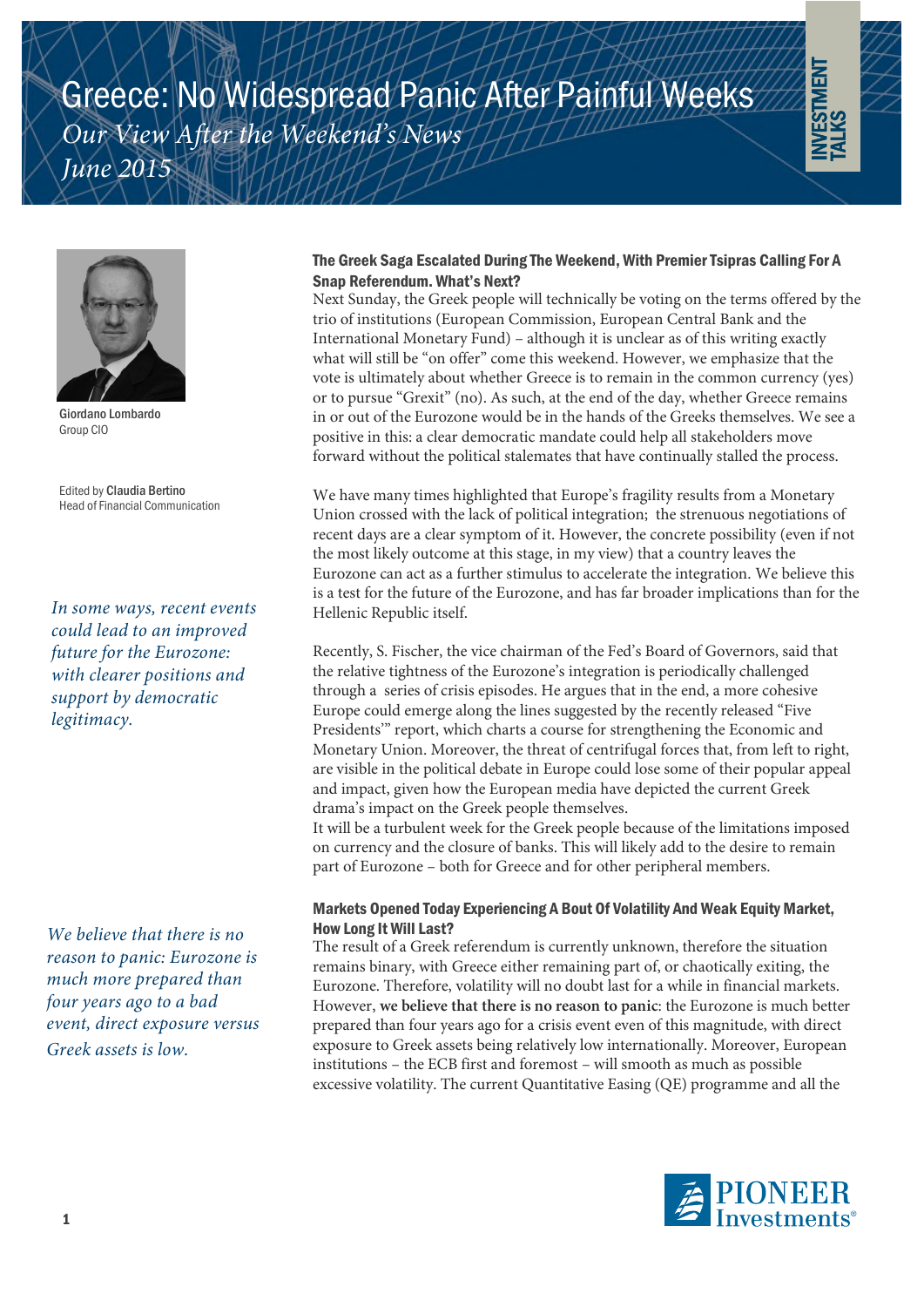above.

*We are convinced that the most likely result of the referendum is a "Yes" vote to Europe.*

*We are entering in the current market phase with a defensive approach, as we were expecting a rise in market volatility.*

instruments that the ECB added to its toolkit, up to and including OMT (Outright Monetary Transactions), should avoid a widespread contagion impact.

### Which Are The Main Uncertain Issues Now And Which Is The Most Likely Scenario? There are many uncertainties and we are closely monitoring the situation. The main uncertainty, before the upcoming referendum, is still related to what will happen on June 30th, the expiry date for the  $E1.5$  billion that Greece owes the IMF. In the meantime, the ECB may well suspend the ELA facility (Emerging Liquidity Assistance), although the impact of having done so would be mitigated by the current forced "bank holiday". It's extremely difficult to base investment strategies on political events such as a referendum, which are by definition binary, as we said

### **However, we believe that the most likely result of the referendum is a "Yes" vote to the Eurozone.**

In that case, with a possible change in Greek political leadership, we could see an acceptance of EU conditions, new funding and an implementation of structural reforms reinforced and endorsed by Greece. Capital controls will likely be mantained for a long time. In the meantime, the role of the ECB to support the Greek banking system will be crucial. It will help to smooth the eventual transition to normality.

Even in this scenario, there remains the risk that a prolonged period of uncertainty could negatively impact the confidence in the Eurozone, weakening the current positive momentum.

### What Investment Approach Might Be Appropriate to Deal With A Rise Of Volatility Due to The Greek Situation?

We are entering in the current market phase with a largely defensive approach, as we were expecting a rise in market volatility.

Our Multi-Asset team takes the view that it is worth strongly considering keeping (and increasing) some form of protection on risk assets, despite an improvement of macro-economic conditions. They are still constructive on risky assets, especially equities, and we maintain a positive view on US dollar, but with geopolitical risks on the rise on different fronts (Greece, but also Middle East, IS, Russia) they suggest keeping some protection in place through hedging strategies.

Our European Fixed Income team was also expecting an increase in stress spreading from Greece to other peripheral countries and in credit markets, where valuations have become stretched after a long bull market. For this reason, they have suggested caution with exposure to Spanish and Italian government bonds which could suffer in the short term. However, we believe that both countries have made real progress in term of structural reforms that make them more resilient that in the past. Moreover, as highlighted above, the contagion should be limited also by the strong will of the ECB to do *"whatever it takes"* to preserve financial stability in the Eurozone.